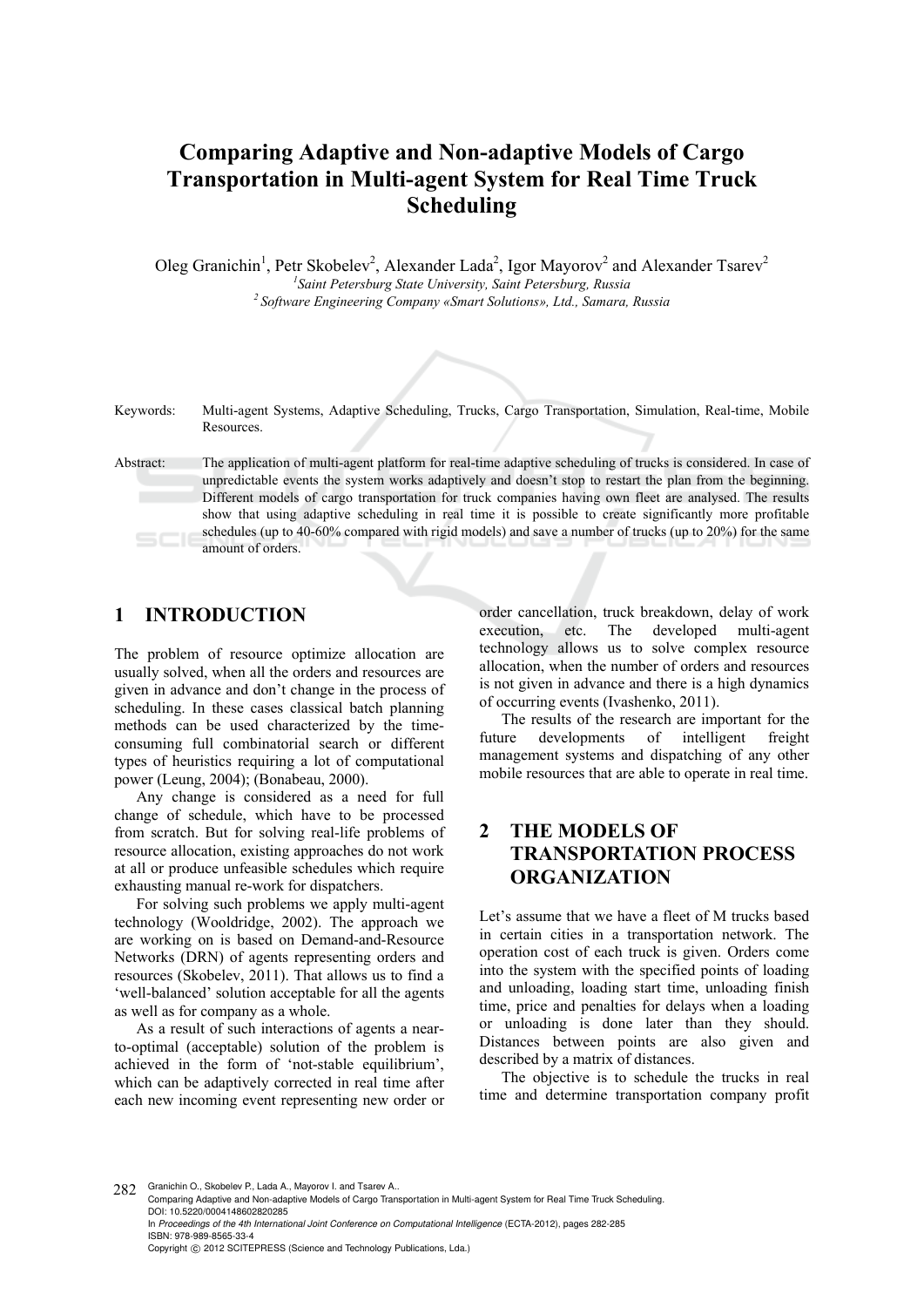depending on the scheduling strategy (model) and the number of trucks.

The optimization criterion of the task is the maximal total profit of all the trucks in company fleet. The research is done for four different models of organization of transportation process including not-adaptive and adaptive models described below.

The total profit of the fleet of trucks is calculated as a sum of profits of each truck:

$$
P = \sum_{i} p_{i}.
$$
 (1)

The profit of one truck is:

$$
p_{i}(t) = \sum_{j} \{ (c_{j} - q_{i}) t_{ij} - q_{i} t_{ij} \}
$$
 (2)

where sum includes all orders *j* executed by the truck *i*,  $c_i$  – price of order *j* per time unit,  $q_i$  – cost of the truck per time unit,  $t_{ii}$  – time of execution order *j* by truck *i*,  $t'_{ij}$  – empty run time for order *j*.

Let's consider 4 models of transportation process organization.

Model  $#1$  – the 'Returning to base after an order execution' model. After each order execution the truck should return to the base point. Order is assigned to a truck that has a 'window' in its schedule during the order time period. If the loading point of the order is a different city, then the truck should arrive there at the loading time. No reassignments of the trucks already assigned to the orders are allowed.

Model #2 – the 'No return to base after an order execution' model. After each order execution truck stays at the order destination point, without returning to base, and waits for a next order.

Model #3 – the 'Delays with penalties' model. Orders can be scheduled with delays of time of arrival at the loading point. In this case profit with penalty calculation is:

$$
p_{i}(t) = \sum_{j} {C_{i} - q_{i} \overline{t}_{ij} - q_{i} t_{ij}} +
$$
  

$$
\sum_{k} {C_{k} - q_{k} \overline{t}_{ik} - q_{i} t_{ik} - p_{k} t_{ik}} \tag{3}
$$

where the sum by index *j* includes all orders that were executed just in time by the truck *i*, the sum by index *k* includes all orders that were executed with delays  $t^{\prime\prime}_{ik}$ ,  $p_j$  – penalty of each delay per time unit.

Model #4 – the 'Adaptive scheduling with penalties' model. It is equal to the previous model, but it allows the truck reassignment when a profit from a new order is higher than a profit from the previous one.

### **3 THE MULTI-AGENT SIMULATOR**

A special multi-agent simulator (MAS) has been created for modelling of adaptive real time scheduling. It works as follows. Every truck is associated with a truck agent, every order – with an order agent. The agents are able to send and receive messages and take decisions according to their logic and current situation. The unified spatio-temporal scale is defined to achieve visibility of results and unified logic: time is counted from the moment of the first order entry. The upper border of planning is determined by the planning horizon, calculated in days. The distances are brought to time scale by division of the distances by the average speed.

When a new order comes, a request for its allocation is sent to all the truck agents. 'Candidates' for re-scheduling (in case of increasing profit) are ordered of the prospective profit. Then the order agent chooses the truck that gives the maximal profit. The profit is calculated as a difference between the order revenue (price) and the order full cost. When order implies an empty run to loading point, its cost is also deducted from the revenue. In case of strategy (model), where penalties are applied, their influence on profit is analyzed. For penalty is proportional to time of delay, the orders with big delays will not be scheduled.

Let's consider world of simulations for one truck. There are 4 cities (points) given, among which the distances are determined by the matrix (see Table 1) in days of trip. Time of trip doesn't necessarily correspond to the distance, because of roads quality.

At the beginning of the trip the truck is located in the point 1. At different times cargo transportation orders #1-5 to different points come into the system. Duration of execution of an order is 1-2 days. Scheduling horizon equals  $t = 10$  days. The costs of orders are calculated equally using company tariff as  $c = 3$  standard units (*SU*) / day, i.e. 2-days trip would have cost of 6 *SU*. Idle time of a truck leads to daily loss of *q*=0.3 *SU*.

Table 1: Matrix of distances among cities.

|         | Point 1 | Point 2 | Point 3 | Point 4 |
|---------|---------|---------|---------|---------|
| Point 1 |         |         |         |         |
| Point 2 |         |         |         |         |
| Point 3 |         |         |         |         |
| Point 4 |         |         |         |         |

Daily running cost in case of empty run of truck or order execution is *q*=1. Drivers are allowed to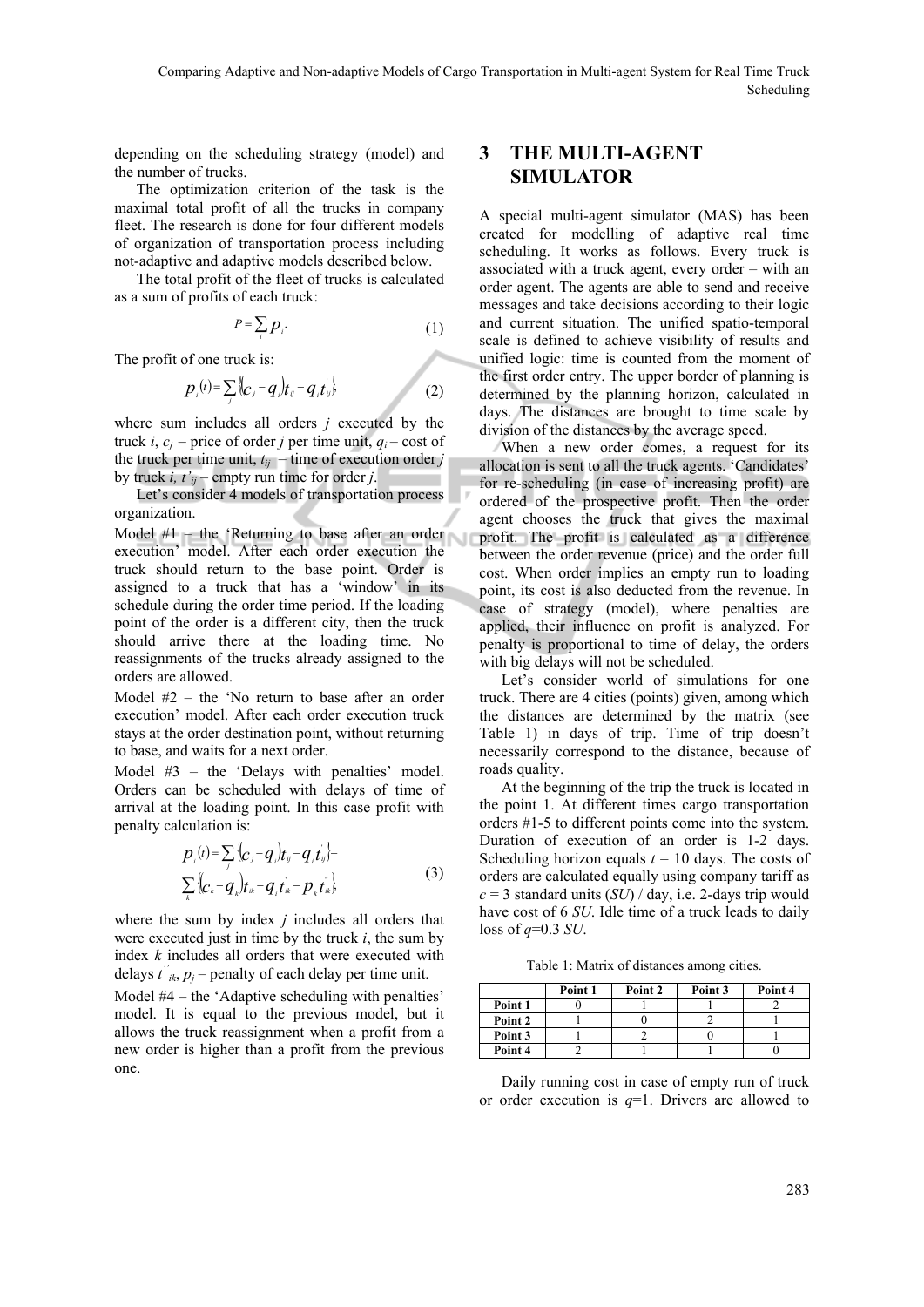execute orders with delays, but every day of delay costs *pp* = 0.6 *SU*. Some orders are shifted to the right on the time axis because of this. The aim is to be able to schedule trips, as orders come in (the orders are not known in advance) and calculate profit. Orders are marked with a number according to the place in the sequence of entry into the system and characterized by time of their entry (moment of entry *t*), moments of start and finish of order execution, duration (in days), point of loading and point of unloading (Table 2).

Table2: Parameters of orders.

| <b>Characteristics</b>          | Order number |  |  |  |  |  |
|---------------------------------|--------------|--|--|--|--|--|
|                                 |              |  |  |  |  |  |
| Time of entry                   |              |  |  |  |  |  |
| <b>Start time of execution</b>  |              |  |  |  |  |  |
| <b>Finish time of execution</b> |              |  |  |  |  |  |
| <b>Where from</b>               |              |  |  |  |  |  |
| Where to                        |              |  |  |  |  |  |
|                                 |              |  |  |  |  |  |

Figure 1 shows orders as rectangles, with the order number and the time of entry. Above each rectangle 'where from – where to' locations are described. The start and the finish of each rectangle correspond to the start and the finish of the order execution.



Figure 1: Diagram of orders entry and scheduling.

Let's calculate the profit of truck #1 in the Model #3, where penalties are applied. We will calculate the profit *P* at the moments of transition of the truck from one state to another step by step.

Step 1. Execution of order #1 will require to start at the moment  $t=1$  from point #1 to point #4 and will take 2 days till the moment  $t=3$ . At the moment  $t=3$ the profit is  $P=-q^*2=-2$ .

Step 2. The transportation of cargo from point 4 to the point 1 will take 2 days, and at  $t=5$  the truck will arrive at the point 1 with the profit  $P=2+(c-q)^2=$  $2+2+2=2$ . Assume that the truck agent assesses options of further schedule and execution upon arrival to point 1 at time  $t=5$ . Its profit at point 4 is  $P=2$ . By this time order # 3 has been entered at the moment of time #3. There are two options to execute it:

 $\bullet$  Order #2 is to be executed with delay;

 Order #2 is rejected, idle time cost is accepted, order #3 from the same point 1 is to be taken; for order # 2 can be executed with delay before execution of order #3, no further options will be taken into consideration. Let's take a more precise look at 2 options.

Step 3. Truck needs to reach point 3, moving from point 1 (1 day trip), pick up the order and execute it, going from point 3 to point 1 (1 day). The increase of profit is  $dp=1*q+(c-q)*1=1+2=1$ .

Penalty applied because of delay is -*pp*\*2=-2\*0.6=- 1.2. As a result the truck will be at the moment  $t=7$ at the point 1 with the profit  $P=2+1-1.2=1.8$ . Execution of the order would seem to be unprofitable, but one should take into consideration that in case of cancellation of the order the truck would stay idle for 2 days, and the profit at the moment *t*=7 would be *P*=2-2\*0.3=1.4.

Step 4. That's why the truck agent is interested in the execution of order #2 with delay, order #3,  $t=$ *7…9* (from point 1 to point 4) - 2 days, profit is *P*=1.8+2\*(*c*-*q*)=1.8+2\*2=5.8, and the truck moves to point 4.

Step 5. At the moment  $t=9$  new order# 5 comes in at the point 3 with start time of execution *t*=9; empty run to its loading point is 1 day, what puts the order beyond the 10-days scheduling horizon limit. That's why the truck agent rejects the order. There is an outdated order #4 from point 4 to point 3, its execution start time should be *t*=8. The truck agent assesses profit from possible shift of order by a day.

Step 6. Execution of the order #4, empty run is not required,  $dp=(3-1)*1=2$ -*penalty* 0.6=1.4. If this order were rejected, the truck would stay idle for 1 day till the end of the scheduling horizon and then  $dp=1*0.3=0.3$ . That's why the truck agent accepts the order #4.

Outcome: orders #1 and 3 are executed without delay, order  $#2$  – with allowed delay of 2 days and order  $#4$  – with allowed delay of 1 day. Order  $#5$  is rejected. Total profit in 10 days is  $P=5.8+1.4=7.2$ .

Final track of the truck is shown on the Figure 2. The truck starts from the point 1 to the point 4. Then it executes the order #1 from the point 4 to the point 1 without delay. Then it goes to the point #3 to execute the order #2. Then it executes the order #2 with delay. After this the truck executes the order #3 from the point 1 to the point 4 without delay. Then it executes the order #4 with delay. The order #5 remains unfulfilled, because it goes beyond the scheduling horizon (*t*=10). The delayed orders on